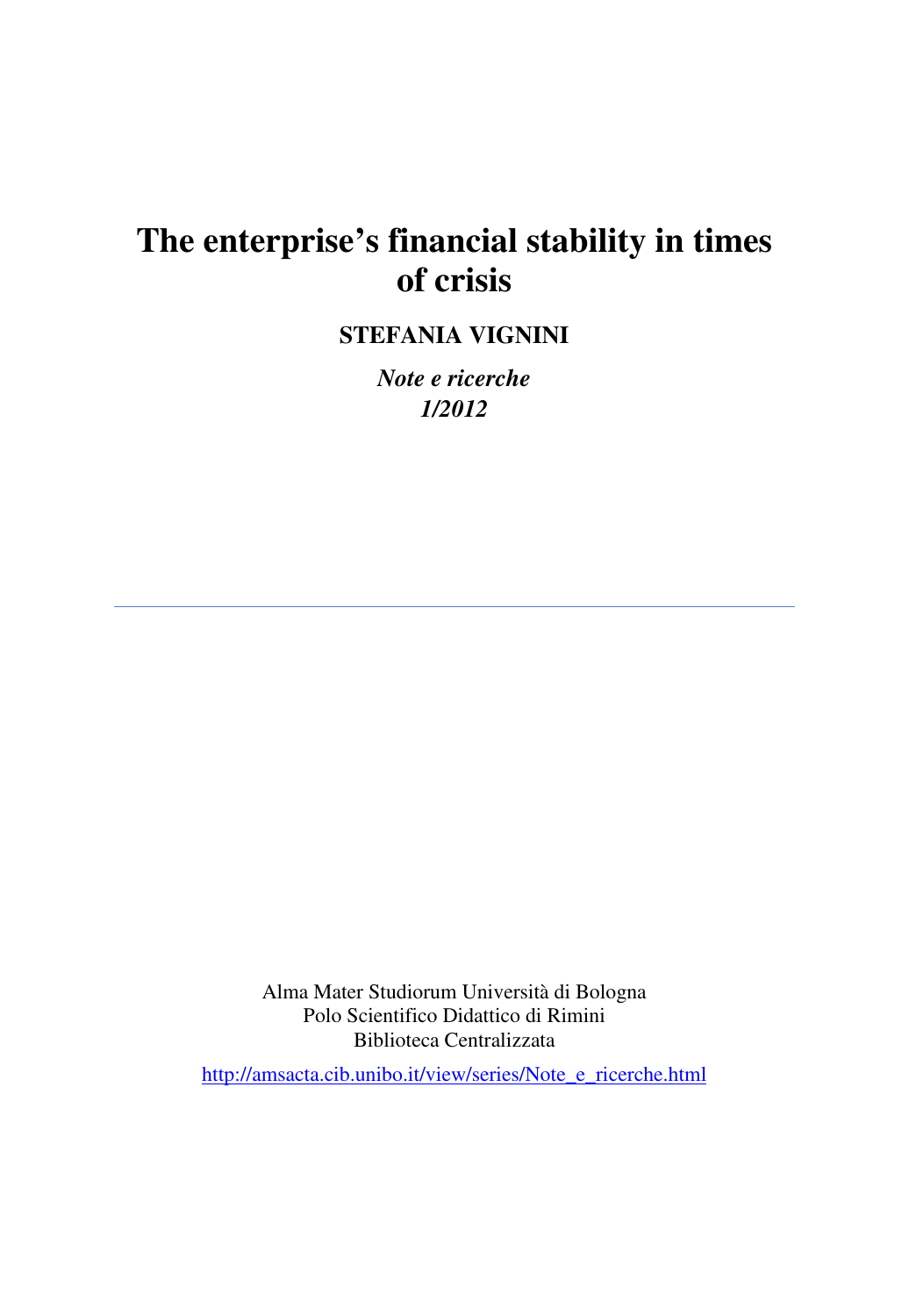The enterprise's financial stability in times of crisis( $\binom{1}{1}$ )

## "Del Dott." STEFANIA VIGNINI

*"ABSTRACT": Since the beginning of the third millennium, there were two world crises in financial markets: it now appears that a third one is beginning. Underlying the phenomenon are the behaviours of key stakeholder investors, who assumed the role of short- and very short-term "speculators". However, the work of ratings agencies, which sometimes have issued assessments which proved to be totally unreliable, has also to be acknowledged, among the causes of the crisis. This paper will also examine the possible effects of crisis on the economic and financial balance and, consequently, on the financial statement of companies, particularly referred to the Italian one.* 

## **Premiss**

l

On the morning of  $6<sup>th</sup>$  August 2011we learned from the press that, for the first time in history, Standard and Poor's credit-rating agency had downgraded the debt of the  $\mathrm{U}\dot{S}A(^{2})$ , cutting one of the three famous As away. This fact, according to analysts, will result in an interest increase for the American Treasury of well over 100 billion dollars. The American ratings agency had announced later towards the beginning of December, that would have revised judgement on various European countries. On Friday 13<sup>th</sup> January 2012, the downgrade for Paris to AA+ came about. So too, had France exited the exclusive club of Triple A countries. The greatest mass downfall in the Eurozone decreed by Standard and Poor's was particularly hard on Italy, the only country to slide by two notches, ending up in the BBB+ category.

All this, according to numerous mass communication agencies, appears to be able to have, in following months, catastrophic effects upon the economy and, especially, upon world finance.

<sup>(</sup> <sup>1</sup>) This piece of work is the result of other contributions. Particularly we refer to: CAPODAGLIO G., VIGNINI S., Il passaggio agli IAS/IFRS: Maggior trasparenza o politica di bilancio?, due to be published with Franco Angeli, and presented at the "L'impatto dell'adozione degli IAS/IFRS sull'informazione di bilancio delle imprese italiane quotate" Conference, for the presentation of the results of an interuniversity research project, University of Pisa, 23<sup>rd</sup>-24<sup>th</sup> June 2011; CAPODAGLIO G., La crisi finanziaria e l'impero dei "valutatori, in Rivista Italiana di Ragioneria e di Economia Aziendale, September-October 2011, pp.1-6.

<sup>(</sup> <sup>2</sup>) Following the downgrading of the US rating, President Obama declared that Standard and Poor's had miscalculated their sums, by thousands of billions of dollars and he also reminded people that other "assessors" of similar calibre, like for example Moody's, had expressed totally different judgements.

This was not enough to calm the markets: thus was the damage to the US Treasury made objective, causing chain reactions throughout all world stock exchanges.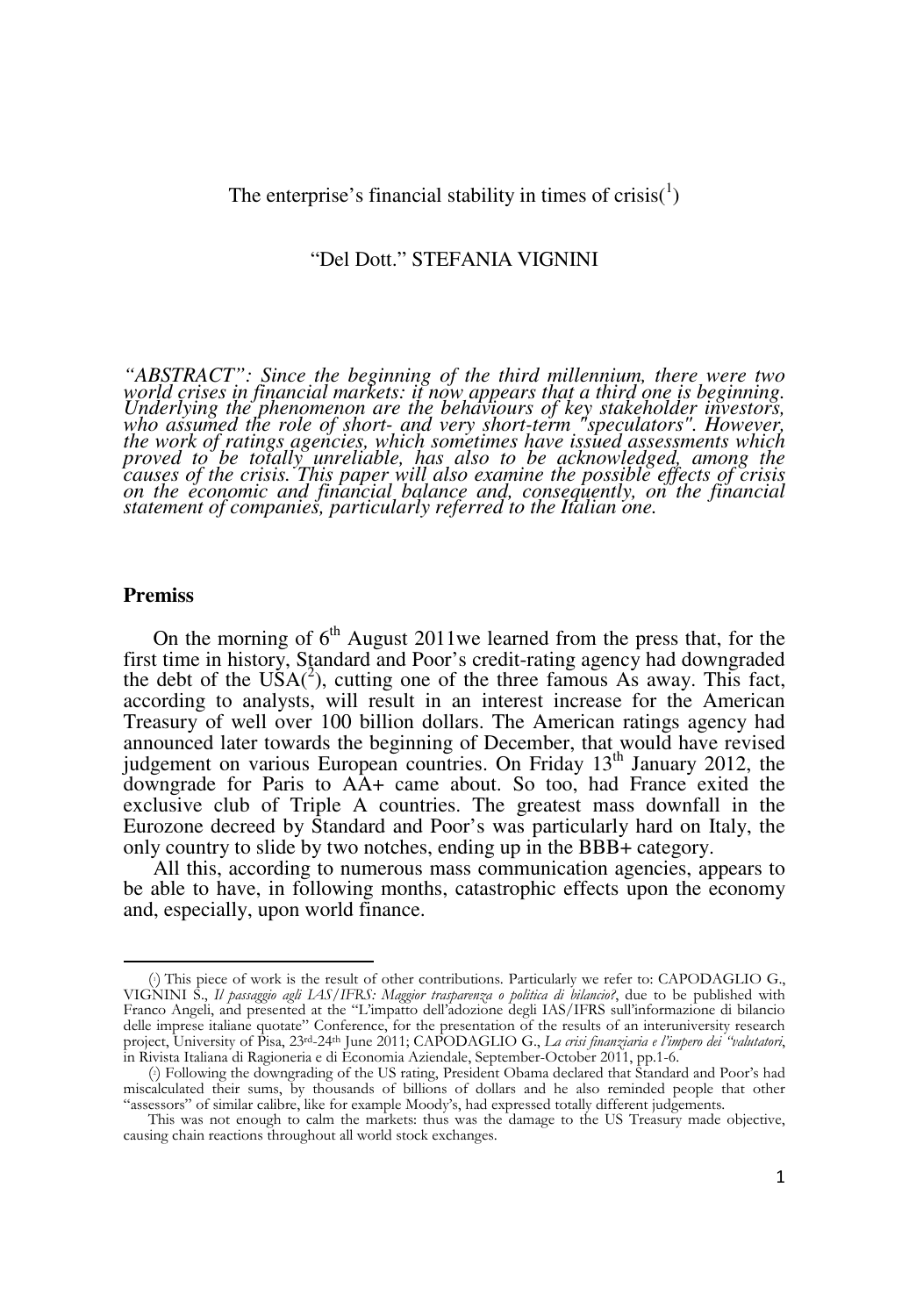I shall leave the task of discussing the possibility that these predictions are reliable or not to my colleagues of general economics: in my brief remarks, I wish to carry out some considerations regarding possible reflections of the phenomenon on the economic and financial equilibrium of companies in general and of those Italian ones, in particular, as well as on its eventual budgetary representation.

Evaluation is a prevailing concept throughout all sectors: there is not a single economic, administrative, teaching, scientific activity which has not been forced to be examined by "assessors", who normally base their verdicts on *standardised* parameters, often framed by themselves.

Yet, who are these judges, whose sentences do not allow for appeal? Who nominated or elected them? Who do they answer to? It is no easy task to get answers to these questions: there is no register, no order or association of "assessors", nor is there a school which trains them; they do not have to take exams which allow them to practice such delicate of activities, the only requirement asked of them is that they be "independent". Not always is it clear, from whom, or from what must they be independent: logic wants that they were independent, not just from those players that have to undergo their judgement, but also from the environments wherein the subjects to be judged and the subjects judged operate. Moreover, they should not have any link with whoever fixes the parameters upon which they should base their judgements: it is patently clear that if the same subject fixes the parameters on which we have to base judgement and then applies them, he is able to choose in a completely arbitrary fashion.

We can but draw a parallel with the last financial crisis of 2008, when the same current "assessors" maintained judgements that were highly positive regarding Lehman Brothers, right up to a few hours before they collapsed, thus creating enormous damage to all investors, with the distinct consequences, we all know about. We cannot even refrain from the comparison with the first great financial crisis of the third millennium, that of 2001, in which the bankruptcy of Enron and Worldcom was attributed to the inappropriate behaviour of the auditing companies, first among whom was Arthur Andersen: as is well-known, the consequences for these companies have been really heavy, so much so that Arthur Andersen disappeared from the world scene, on which, till then, it had been a leading actor.

The different destiny of the players who have been considered, rightly or wrongly, indirectly responsible for the two crises surprises: the auditing companies have paid dearly, the ratings agencies have paid nothing, rather, they continue to pass judgement undisturbed, even against that country, ambassador of the culture within which they originated. Once more, we hear talk of the "crisis of capitalism", in the sense of the crisis of the economy of the free market and of the consequent "globalisation": nobody can deny that the "globalised" financial operators may be defined pure "speculators" in an objective way, without, with this, necessarily giving the word a negative meaning. Since it is possible to earn (and lose) on the stock exchange markets, both buying or selling bull and bear, international speculation acts as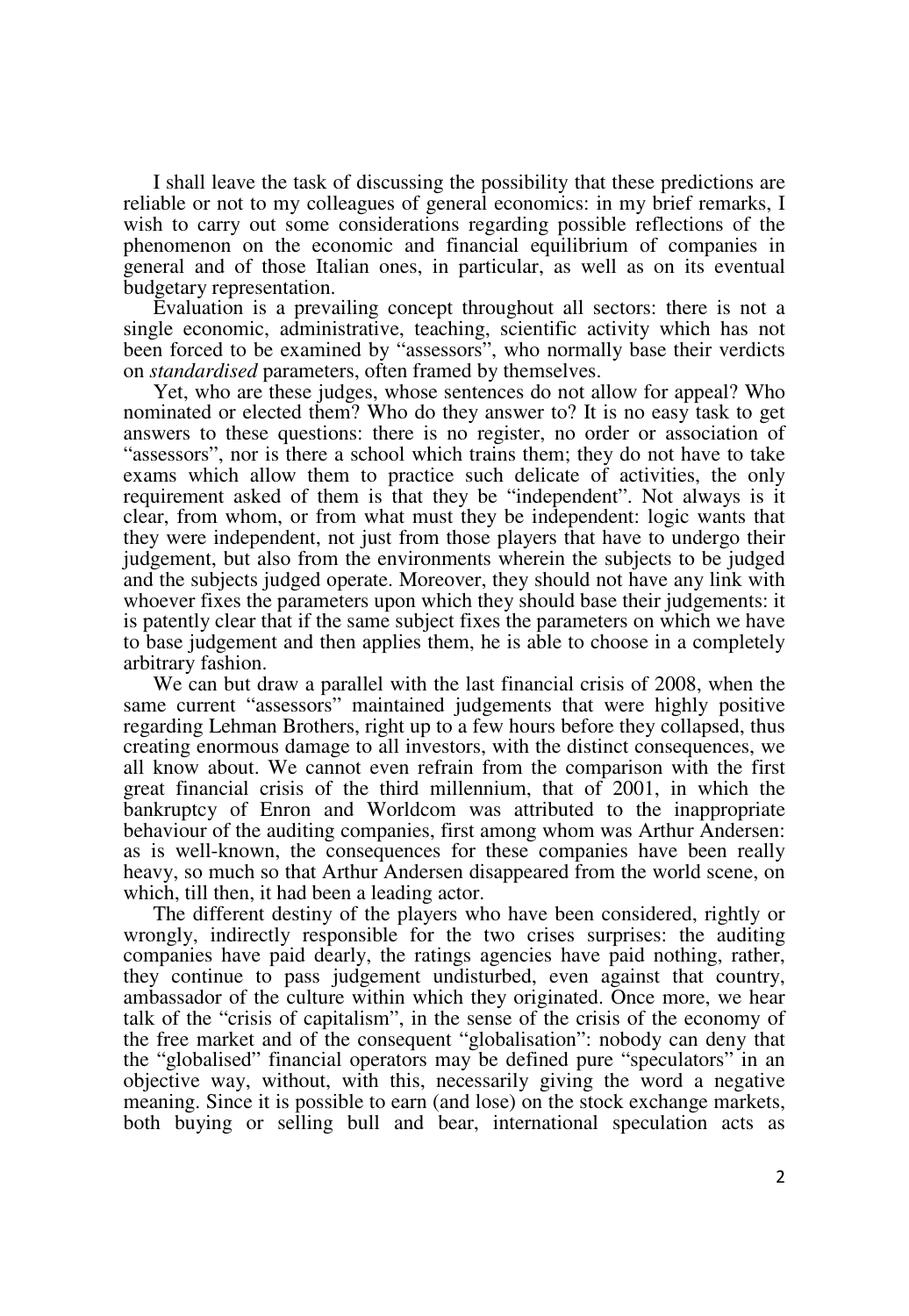multiplier of economic trends, inevitably emphasising crises, just like the bull "bubbles". Having said this, we ask ourselves if the current crises, which appear to occur with unusual frequency, may not be defined as "the failure of a culture" rather than of an economic model. Compared to the great depression of 1929, those current ones offer very different characteristics; in the western world, the industrial economy has, by now, been replaced by the financial economy, moreover, in that prevailing culture, which finds its origins within Anglo-American environments, two elements stand out: "competition" and "evaluation". Within the free market, competition between economic subjects is linked with the very nature of the system: this should lead to the greatest efficiency possible, to the best exploitation of resources, to the best satisfaction of the citizen-consumers, in its broadest sense. Yes, consumers ought to be the real arbiters of the system; the result of competition between economic subjects should consist in the greater or lesser commercial success. However, all this could only come about in a perfect marketplace, which is actually non-existent; the actual markets provide ample "opaque" sacs wherein the slyest, and sometimes improper, players prosper, to the detriment of all others and despite the very characteristics of the free-trade model. On continental Europe, "targeted" interventions of the public power were attempted to remedy the situation, and they introduced limits to the discretion of the operators. In the Anglo-American context, instead, the phenomenon of "independent evaluation" developed: basically, certain private subjects, endowed with a certain amount of credit, nominated themselves "assessors", issuing and spreading judgements on both public and private economic operators.

We have to note that, for the most noteworthy and esteemed assessors, there is a mechanism of cause and effect between the given evaluations and the fulfilment of the predictions at the basis of the same evaluations, so much more so that ratings agencies currently operate within a strict regime of oligopoly, just as happened (and still today happens, even if to a lesser extent) for auditing companies.

Should one of the major agencies pass an pejorative judgement on bonds listed on the stock exchange, it is highly probable that the trend of this will go down, thus confirming the goodness of the evaluation, even if it later turns out to be totally mistaken.

#### **1. The evaluation of credit risk**

Ratings companies attribute a certain parameter to both public and private debtors which should indicate the probability for the creditor to draw the lent capital sum together with all interest. It is clear that, the higher the probability, the more the creditors are happy with low interest rates, whilst as it gradually reduces, the interest required is higher and higher. Therefore, it all depends on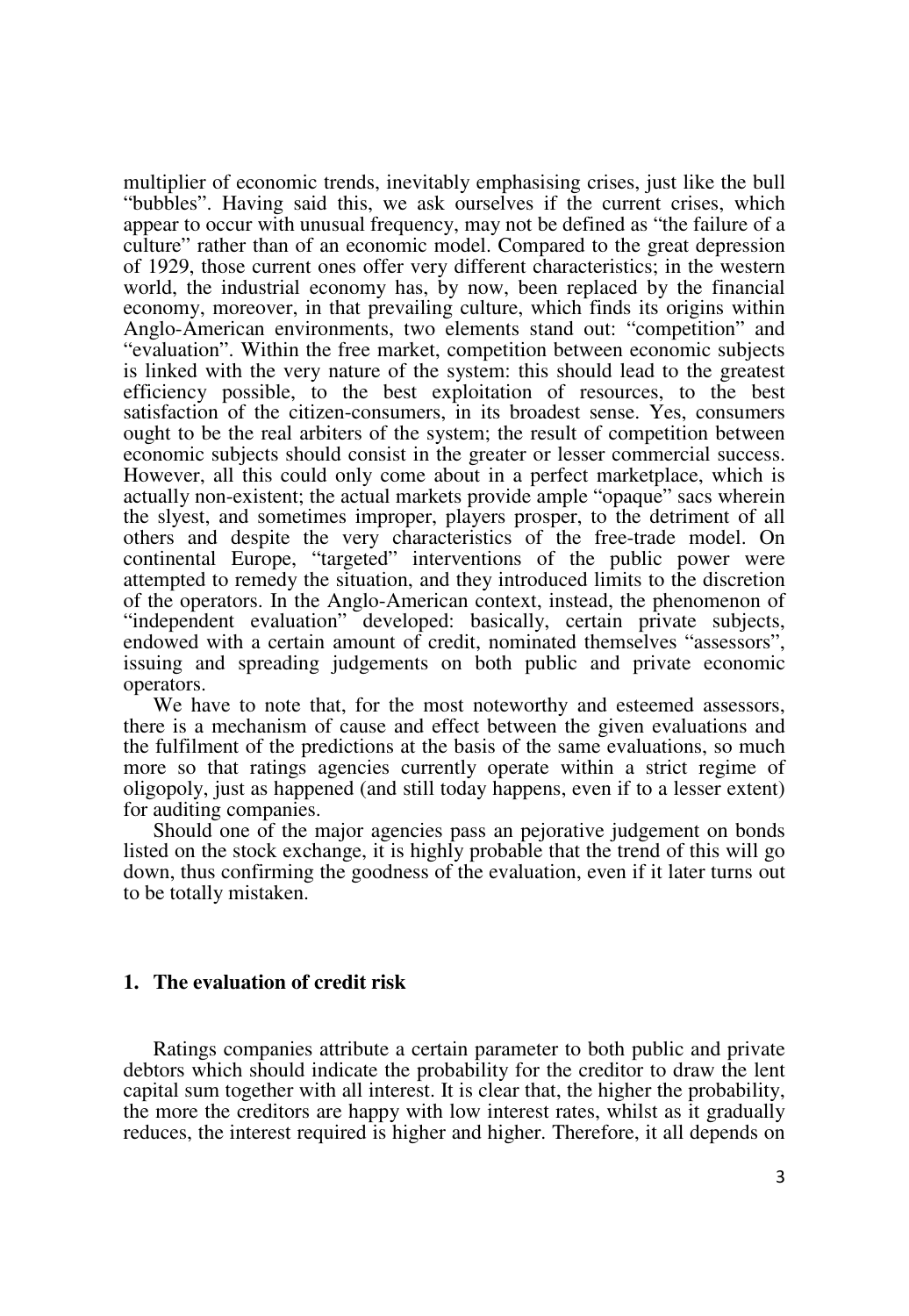the comparison between the trust the creditor has in the debtor and that which he has in the "assessor". As we have seen in the 2008 crisis, the levels of trust that the stock exchange operators gave the ratings agencies ended up, in many cases, being totally badly placed. This should suggest a greater scepticism in accepting the indications of subjects who, even if they are by now wellestablished at a world level, in certain circumstances demonstrated themselves to be completely unreliable. Moreover, the eventual position of conflict of interest of the "assessors" – who could operate in the same stock exchange markets to which their evaluations are destined – should be able to be identified. An obstacle to the possibility of economic operators quickly verifying the reliability of the evaluations issued by the ratings agencies is represented by the fact that the adopted procedure for formulating the judgement is not made known: in other words, it is not possible to verify what elements have been used in order to grant a certain subject the AAA standard and not the AAB one, or vice versa.

Public awareness of the logical process, upon which the attribution of the various standards is based, would consent to committing the verdicts of the assessors to critical analysis before, *ex post*, their eventual unreliability is demonstrated.

# **2. The possible consequences on financial statements of Italian companies**

That which has happened on world financial markets might, directly or indirectly, have notable effects on the economic and financial equilibrium of Italian companies. It is obvious that the companies which have bonds listed on the stock market immediately feel the effects of what is happening: from a financial point of view and one of liquidity, such enterprises surely find greater difficulty in fulfilling their needs. Taking for granted the inopportunity to look for new risk capital in these times, even indebtedness may result to be much more difficult and burdensome; the reasons are evident and linked both to the unfavourable conditions for issuing debenture loans, and to the usual reaction of the banking sector, which in these times feels the effects of imbalances deriving from speculative investments eventually carried out and which tends to "recover" profitability, by way of increases of active interest rates and of commission charges and by way of a more careful selection of customers, in order to reduce the risk of insolvency. In difficult economic situations, the attitude of the credit institutions associates the companies which have bonds listed on the stock market with all the other enterprises; the repercussion of the financial crisis have the same effects upon the "real" economy. There is, however, a phenomenon which, in relation to the current situation, distinguishes the two categories of Italian company: I refer to the use of International accounting principles, which is provided for by a certain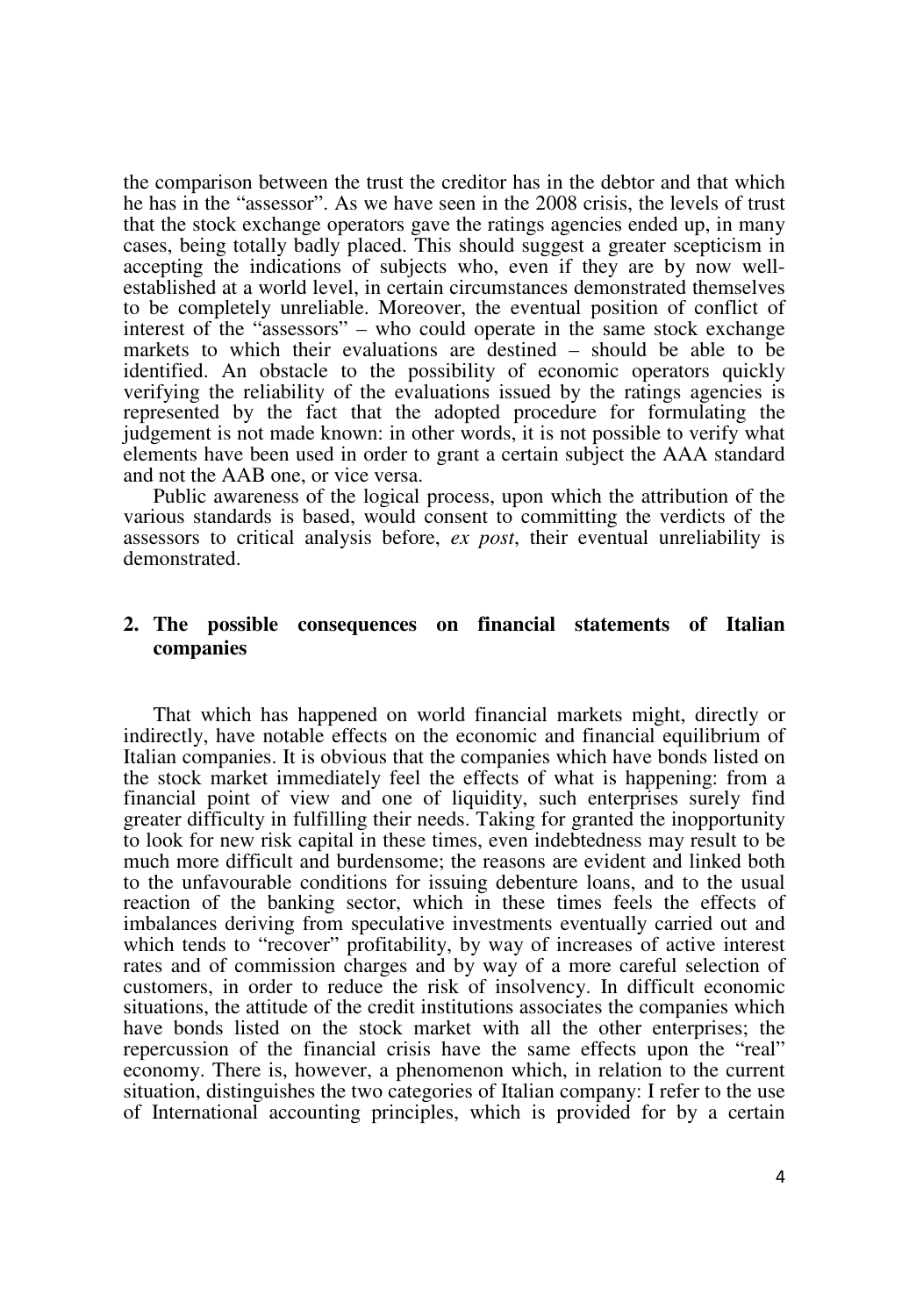number of companies( $3$ ), whereas all other companies apply the norms as per the Civil Code.

# *2.1. Impact of international accounting principles on the performance offered by Italian enterprises*

As is known, the international principles (IAS/IFRS) privilege the market values in budget estimates, while the Civil Code, normally, provides for the historical values. Moreover, many of the budget evaluations adopted by the IAS/IFRS are tied in with predictions of financial flow expected on the basis of predictions forecast at the time of the evaluations themselves. In brief: in times of crises, the use of international standards increases their effects upon financial statements, just as happens, obviously in an opposite way, when there is a favourable trend. The phenomenon sets off a vicious circle which might cause devastating consequences: budgetary outcomes, which are particularly negative in these circumstances, reflect upon the credit risk rating used by the banks, also following the Basel Accords; this objectively makes bank financing more difficult and burdensome, which was already worsened by the reasons outlined above. It is evident that all this cannot have but consequences on budgets, whose results will be the subject of new critical "evaluations", with the onset of yet another perverse cycle.

The international accounting principles which follow Anglo-American accounting standards, among which are those issued by the IASC, are influenced by two elements which make them substantially different from traditional Italian accounting techniques and from the very characteristics of our economic system: the first one regards the fact that they are based on patrimonial accounting systems(<sup>4</sup>), which have, by now, been surpassed in Italy for many decades; the second one reflects the range of the subjects involved: such international principles are concerned almost exclusively with large-sized enterprises, which resort to the stock markets for their financing, whereas our economic system is dominated by small to medium-sized companies, with capital ownership which is concentrated in the hands of the

<sup>(</sup> <sup>3</sup>) In order to extend the International accounting principles to small and medium-sized enterprises please consult, among other authors: CAPODAGLIO G. - SANTI M..- TOZZI I., (2011), The introduction of International accounting standards in the Italian small and medium sized entities, Economic Research,  $N^{\circ}$ 2, June 2011, pp.126-136. See, amongst other authors, MECHELLI A., Accounting Harmonization and Compliance in Applying IASB Standards: An Empirical Survey about the First Time Adoption of IAS 7 by Italian Listed Groups, in Accounting in Europe, vol.6, 2009, pp.231-270.

<sup>(</sup> <sup>4</sup>) For a close examination of the various accounting systems, please see, among other authors: CAPODAGLIO G., SEMPRINI L., VIGNINI S., (2011), I sistemi contabili, in CAPODAGLIO G. (a cura di), Principi contabili e di bilancio, RIREA, Rome, pp.17-61. In particular, as for a quick examination of the patrimonial system, cf.: VIGNINI S., SEMPRINI L., Il sistema contabile patrimoniale nelle sue diverse evoluzioni, in Rivista Italiana di Ragioneria e di Economia Aziendale, 2010, pp.644-655. We advise reading, among other authors: SELLHORN T., GORNIK-TOMASZEWSKI S., Implications of the IAS Regulation for Research into the International Differences in Accounting Systems, in European Accounting Review, vol.15, supplement 3, 2006, pp.187-217; SCHIPPER, K., The introduction of International Accounting Standards in Europe: implications for international convergence, European Accounting Review, 2005, 14 (1), pp. 101-126.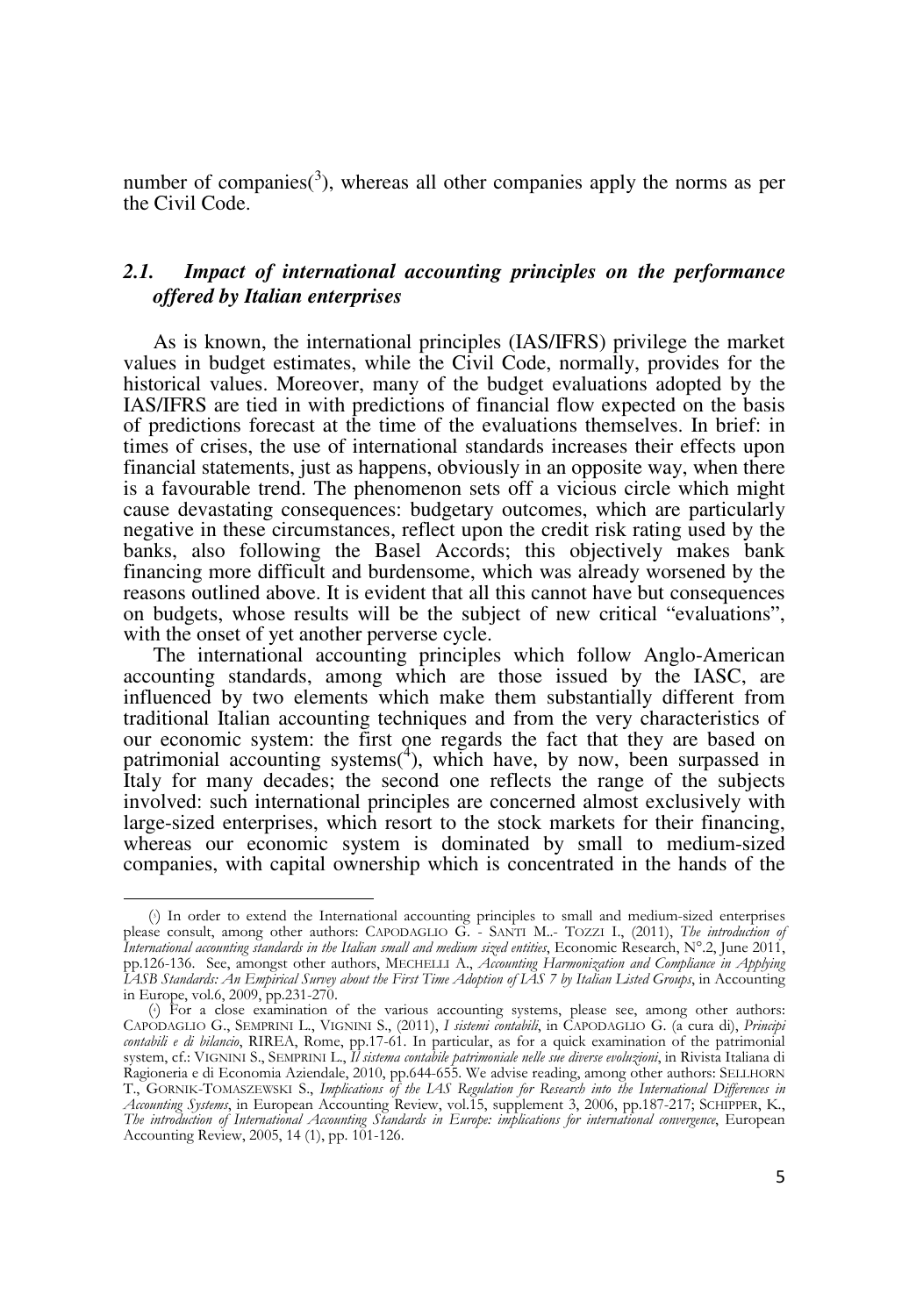reference partners. Having said this, there is no doubt that such principles represent a very important breaking-point in the history of national economic and business doctrine.

Adopting the international accounting principles, as affirmed before, leads to a budgetary model which is significantly different from that used up to now by national companies, both under the profile of information aims and the consequent conceptual layout, as well as with regards to drafting models and evaluation criteria of the single balance items. There is no doubt that the conceptual layout of the IFRS financial statement of accounts is very far away from that one which developed in Italy following the adoption of IV EEC Directive( $5$ ). The financial-year statement of accounts, drafted following civil law parameters, seems to favour, at historical values, both a configuration of income produced and a notion of net capital which, *de facto*, privilege the informative expectations of the external financial backers. That which precedes depends on the emphasis recognised by the legislator to the principle of estimative prudence in the process of drafting the financial statement of accounts, according to which the presumed losses must be accounted, but not so the desired gains. This presupposes the aim of safeguarding the integrity of the capital by possible decisions to distribute non certain income, obviously to the detriment of third party creditors; these are interested in conserving the capital on which, if necessary, they demand what is due. In such a way, it is plausible to suppose that the legal order has privileged the protection of the creditors in accordance with the characteristics of the Italian economic system, in which the main methods of financing for companies are based upon borrowed capital. The provisions of the Civil Code and national accounting principles offer a model of "historical costs" financial statement whose values do not represent the future income obtainable from the patrimonial element, but the sacrifice borne by the company at the time of its acquisition, to be reintegrated by way of economic profitability.

Our financial statement model is thus characterised by: a clear importance of the principle of prudence, the first drafting principle enunciated by article 2423 *bis* of the Civil Code; the irrevocability of the cost as fundamental criterion for financial statement evaluations; a focusing of the information on the financial-year income quantity; a higher retention of wealth within the structure of the company, because of the impossibility of highlighting and distributing income which has not been realised by exchanges with third economies.

According to the *Framework for the preparation of financial statements*  the financial statement has to provide information regarding the patrimonial situation, regarding the economic outcome and the company financial dynamics that are useful to a wide range of users in order to adopt their

<sup>(</sup> <sup>5</sup>) This directive substantially attributes the qualification of aim of the statement of accounts to the principle of clarity and true and appropriate representation of the patrimonial, economic and financial situation of the enterprise. Such provision assumes the role of "general clause", meaning that the principles for the drafting of the statement of accounts and the criteria for evaluating its accounting items derive from it.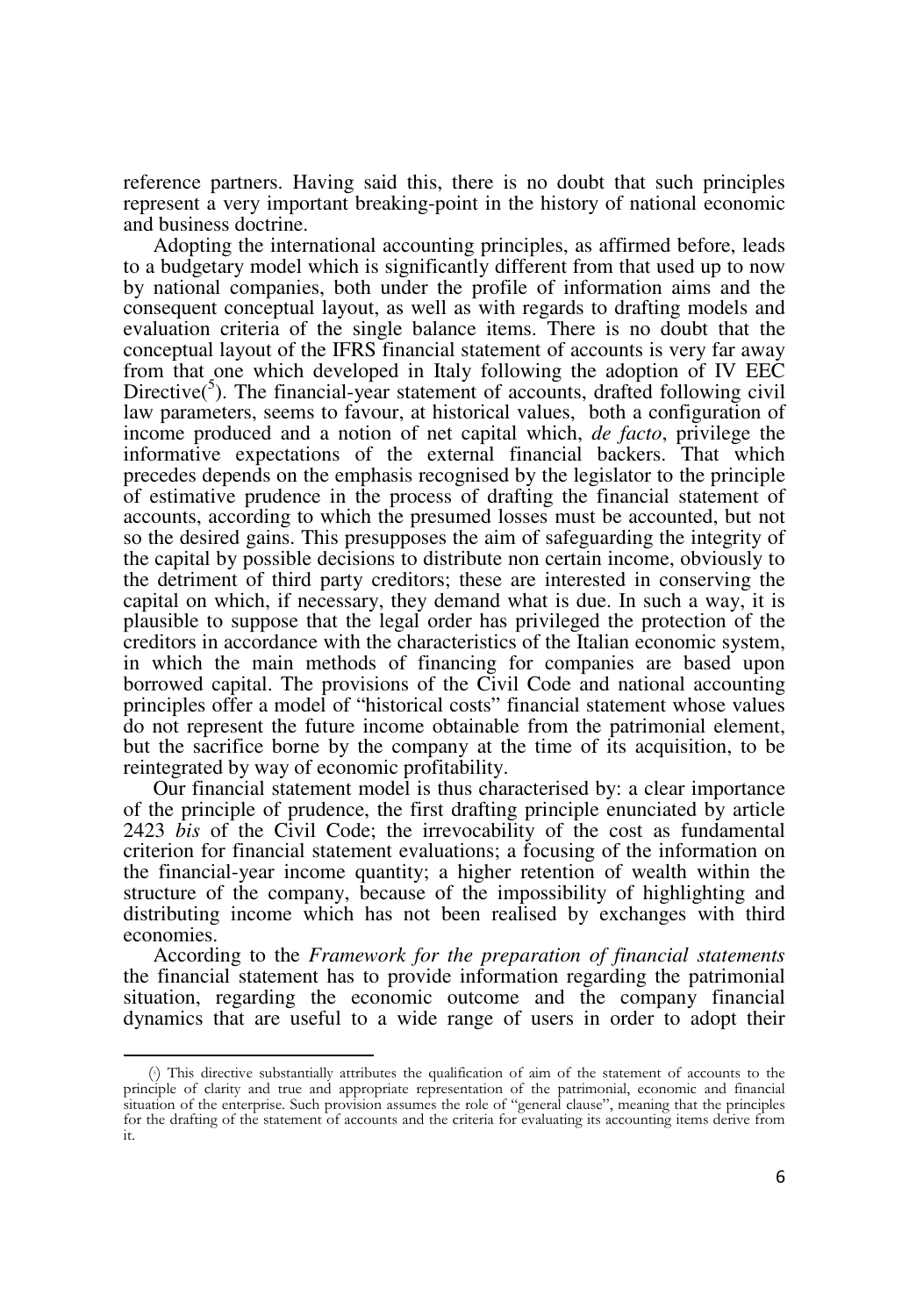economic decisions. It is the same document to then privilege the information needs of the investors, real or potential, on the presupposition that a financial statement that is able to satisfy their information needs will also be able to satisfy the needs of the other users. The same document, at paragraph 10 stresses that not all the needs of information of the various stakeholders may be satisfied by the financial statements, even if certain of them are common to every user, deriving from this that given that it is the investors who provide the risk capital to the company, the preparation of the financial statements that satisfy their information needs, will also satisfy the majority of the needs of other users). Analogously, in IAS 1, paragraph 5, we read: the information provided by the financial statement, together with the information contained in the notes, aid the users to predict future financial flows of the company and, in particular, the timescale involved as well as the certainty in generating monies and analogous liquidity.

According to the *Framework*<sup>(6</sup>), such informative expectations would concentrate upon the capacity of the company to produce financial flow (cash generating ability). On such flows is based the evaluation of the recoverableness of the investment by the investors, understood in the shape of payment of dividends and capital gains obtainable from the sale of the share. As a consequence, the whole evaluation and representative apparatus of the IFRS financial statement is aimed at highlighting the aptitude of the company to produce financial flow in the future( $\tilde{f}$ ), offering a predominantly perspective view of the company performance. Such a cognitive end justifies the resorting, by the IASB standards, to criteria of evaluation inspired in this specific case, by the logic of the fair values( ${}^{8}$ ), as well as or alternatively to historical value. Still according to the *Framework*, the principle of prudence( $9$ ) can be translated into completely general directions to approaching the evaluation theme: "prudence consists in the use of a degree of caution in exercising of judgements necessary for effecting the estimates required under conditions of uncertainty, in a way that the activities or the profits are not overestimated and the liabilities or the costs are not underestimated" $(10)$ . The concept of prudence here does not find asylum, if not in the meaning of reliable forecasting of

<sup>(</sup> <sup>6</sup>) Framework IASB, paragraphs 9-15.

 $\langle \cdot \rangle$  See conclusions at the end of the work.

<sup>(</sup> <sup>8</sup>) Regarding the topic of fair value or cost, please consult, among other authors: QUAGLI A., AVALLONE F., Fair Value or Cost Model? Drivers of Choice for IAS 40 in the Real Estate Industry, in European Accounting Review, First Published on: 29th June 2010. See, among other authors: REIS, R.F. and STOCKEN, P.C., Strategic consequences of Historical cost and fair value measurements, Contemporary Accounting Research, 2007, 24 (2),  $\overline{p}$ , 557-584; WHITTINGTON, G., Fair value and the LASB/FASB conceptual framework project: an alternative view, Abacus, 2008, 44 (2), pp.139-178.

<sup>(</sup> <sup>9</sup>) That affirmed by SODERSTOM and SUN, in a valuable work previously cited, is slightly different (SODERSTROM N.S., SUN J.K., IFRS adoption and accounting quality: A review, in European Accounting Review, 2008, Vol. 16, pp.675-702). According to these authors, where there is a lack of an adequate control system for implementing IFRS, their *principle-based* nature could press companies with finance modes based upon the capital of third parties to interpret the new standards in such a way as to privilege the information needs of the external financiers.

<sup>(</sup> 10) Paragraph 37 of the Framework.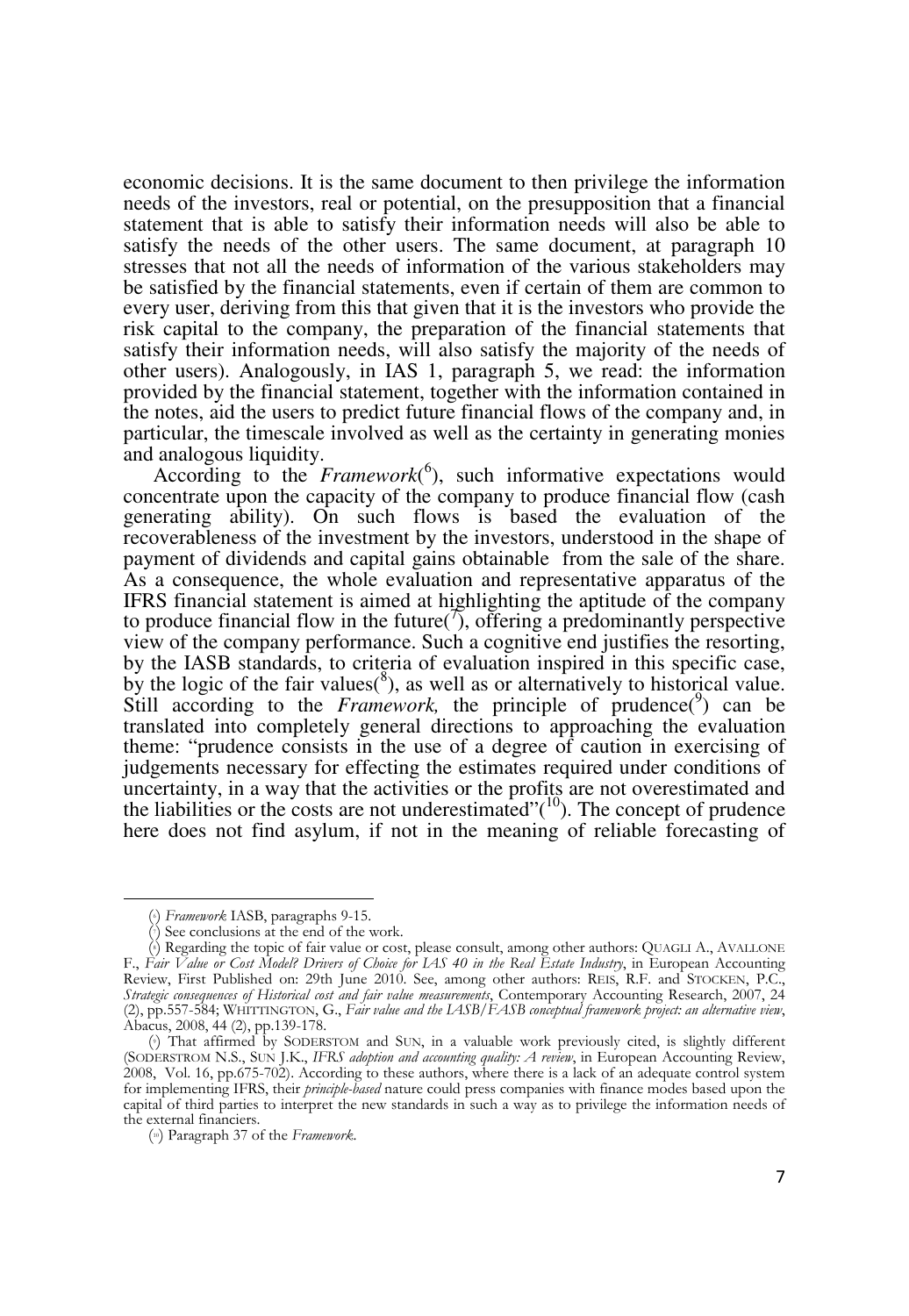future results( $11$ ). A configuration of income which is "potentially produced and a notion of net wealth at market values, considered to be more adapt to carry out investment or disinvestment evaluations" $(12)$ .

The IASB financial statement model( $^{13}$ ) is characterised by a lesser level of prudence, since the evaluations at market value eliminate reserves of value which are in the historical costs model; by the possibility of distributing income which is not realised, but which is seen in the financial statement on the basis of the market value of cashable activities; by a greater variability of the financial statement results and of the amount of net wealth, since they are tightly connected to fluctuations in market value of wealth elements expressed at market values; by a greater level of subjectivity and, consequently, by a lesser level of verifiability, of the evaluations operated by the administrators.

Now, if the IAS/IFRS consider investors and financiers as privileged receivers of the information contained in the financial statement, as a consequence, they introduce elements of subjectivity into the evaluations,  $(14)$ for the sole purpose of converting often anachronistic values (for example, in that they are based on historical costs) into market values, which better allow us to appreciate the economic value produced by a company. Therefore, whenever the impact on the economic and financial performance communicated through a financial statement drawn up applying the international accounting principles, is significant, so too the conditioning on stakeholder decisions may be important. This conditioning, however, would not be generated by a different operative situation of the companies, rather, simply by purely accounting differences, of representation, determined by the whole of the conventions applied, in the light of the same management operations and the same wealth which the company is endowed with. The possibility of adopting a set of alternative principles, for the sole purpose of improving the performance perceived by the stakeholders remains, without any doubt, immensely to the fore. Therefore, the passage to the IAS/IFRS regarding ratings, influences the size of company wealth and the configuration of income which will result from the financial statement; influences the various possibilities for the appreciation of management performances and, lastly, the various possible ways of dividing the wealth produced among the reference stakeholders. All these aspects obviously also have an influence on

<sup>(</sup>v) CAPODAGLIO G., I Principi contabili in Italia e le loro prospettive future, in CAPODAGLIO G., BALDARELLI M.G. (a cura di), L'armonizzazione dei Principi Contabili in Europa. Allargamento dell'U.E. e confronto internazionale, RIREA, Rome, 2003, p.23. See, among other authors: MECHELLI A., Accounting Harmonization and Compliance in Applying IASB Standards: An Empirical Survey about the First Time Adoption of IAS 7 by Italian Listed Groups, in Accounting in Europe, vol.6, 2009, pp.231-270.

<sup>(</sup> <sup>12</sup>) PAVAN A., PAGLIETTI P., La Value Relevance dell'informativa di bilancio: dai principi contabili italiani agli standard contabili internazionali, in Rivista Italiana di Ragioneria e di Economia Aziendale, February 2011, p.20.

<sup>(</sup> <sup>13</sup>) SAVIOLI G., La rappresentazione della realtà aziendale tramite il bilancio: il modello nazionale e il modello IASB, in SAVIOLI G. (a cura di), Principi contabili internazionali e Basilea 2. L'impatto sulle PMI, Franco Angeli, 2008, p.16.

<sup>(</sup> <sup>14</sup>) For a closer examination of the situation of the company following the application of the international accounting principles, we advise that you read: DI PIETRA R., Governo aziendale e standard contabili internazionali, Cedam, Padua, 2005; MARINIELLO L.F., L'applicazione degli IFRS e la performance d'impresa, in Rivista dei Dottori Commercialisti, N°.3, 2004, pp.489-514.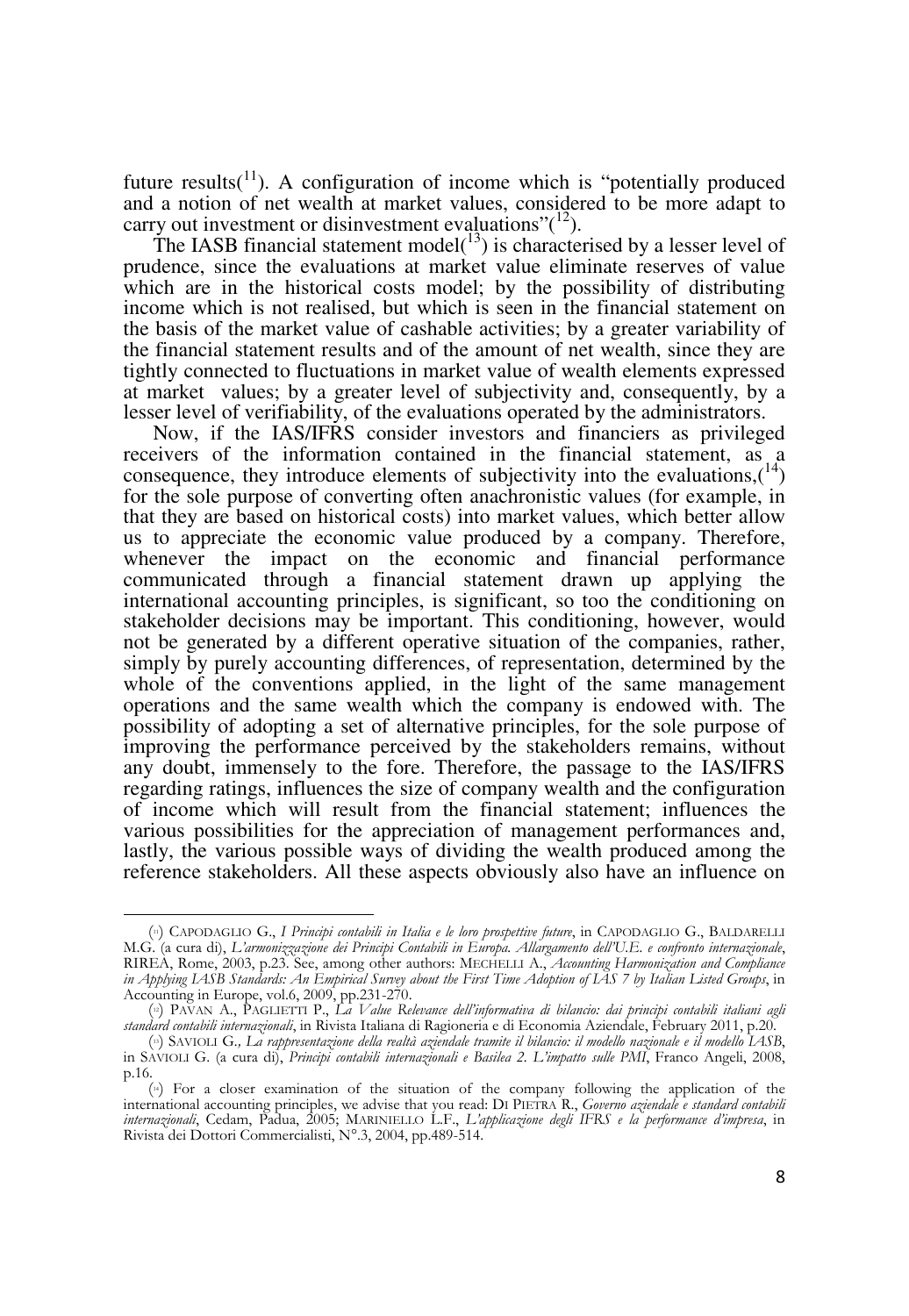the credit capacity of the companies. In this sense, given that the application of the international accounting principles can change the economic, financial and wealth equilibrium, which results from the financial statement, so too the evaluation of the credit-deserving nature of companies in accordance with the Basel Accords<sup> $(15)$ </sup> might be conditioned by it significantly. The rating is based upon information deducible from periodical, final and estimate-financial statements, which in turn, may be influenced to various degrees by the application of the international accounting principles. The New Accord on capital( $16$ ) makes it so, that credit worth (the amount of credit that can be agreed upon and relative cost) depends on the rating the companies receive from credit institutions. Leaving a deeper study of the "technicalities" linked to the New Accord on Capital to the one side, for which we refer to the voluminous reference literature, we have again to emphasise the importance of the rating for the purpose of credit risk measurement( $17$ ) associated to liabilities. Through it we qualify, indeed, the risk, that the creditor must take on, of suffering losses due to the insolvency of the debtor or his downgrading.

<sup>(</sup> <sup>15</sup>) For a summary of the first Accord we recommend, among other things, the reading of the following contributions: BAGELLA M., CAIAZZA S., L'Accordo di Basilea 1: verso una nuova regolamentazione dei requisiti del capitale bancario, Bancaria, 2001, N°4, pp.60-74; LAVIOLA S., La riforma dell'Accordo sul Capitale: il funzionamento del metodo dei rating interni, Bancaria, 2001, N°4, pp.24-38; SIRONI A., ZAZZARA C., Il nuovo Accordo di Basilea: possibili implicazioni per le banche italiane, in Rivista Bancaria, 2001, N°4; ZAZZARA C., I modelli per il rischio di credito nel nuovo Accordo di Basilea, in Rivista Bancaria, 57 (4), 2001.

<sup>(</sup> <sup>16</sup>) Basel II Accord, which had the intention of bettering the weak points of the first Basel Accord, has generated a regulation concerning the patrimonial requirements which the bank has to satisfy in order to face the risks of its very own activity (the applying, in Italy by way of Legislative decree N° 267 of 27th December 2006 and circular of the Central Bank of Italy N° 263 of 27th December 2006 "Nuove disposizioni di vigilanza prudenziale per le banche" [New provisions for prudential vigilance for the banks]). Fundamental normative premiss is constituted by Legislative decree  $N^{\circ}$  38/2005, as well as by the New accord on capital. The first has extended the applying of the IAS concurrently with Basel II to the company financial-year statement. The aspect to be considered is that the implementation (2006) occurred in a period of important economic growth . There can be no doubt that, with the application of the IAS/IFRS, the financial statements of many companies had, so to speak, improved. The use of fair value had caused an important effect of amplification of the fluctuations of the courses of bonds: it has unanimously been recognised that in the times of growth, the use of future values for the items of the financial statements, provoked the illusion of wealth increase, which in turn, pushed market rates ever higher, through perverse mechanisms, which created the phenomenon known as the "speculation bubbles", one which was absolutely predictable and recurring. Nevertheless, with 2008, the crisis is very intense and the same banks ask for intervention to block IAS32 and IAS39. They asked the IASB for intervention in order to modify the documents and this came about in a very rapid way. During the recent period of decrease in values, the self same perverse mechanisms had caused a vicious circle of continual devaluations, with the inevitable explosion of existing bubbles; this provoked widespread and deep losses, with the consequent recourse to public intervention and with the requests for law changes, precisely by those operators who had pusher most for innovation and who had applauded the use of fair value.

As a consequence of the 2007-2008 financial crisis, Basel III then intervened as that whole of provisions approved by the Basel Committee on Banking Supervision, with the intention of perfecting the existing prudence regulations of the banking sector, the effectiveness of the action of vigilance and the capacity of the intermediaries to manage the risks they take on. Basel III intends to increase the quantity of capital issued by the banks. The implementation of the Basel III Accord will, however, be a gradual one: from 1<sup>st</sup>January 2013 it will come into full force on 1<sup>st</sup> January 2019.

<sup>(</sup> <sup>17</sup>) Regarding quantitative methods of measurement and management of risk of credit within the banks, please see, among other authors: BESSIS J., Risk Management in Banking, 1998, Wiley, New York; SANTOMERO A.M., Commercial Bank Risk Management: An Analysis of the process, in Journal of Financial Services Research, 1997, 12; SAUNDERS A., Credit Risk Measurement, Wiley, New York, 1999.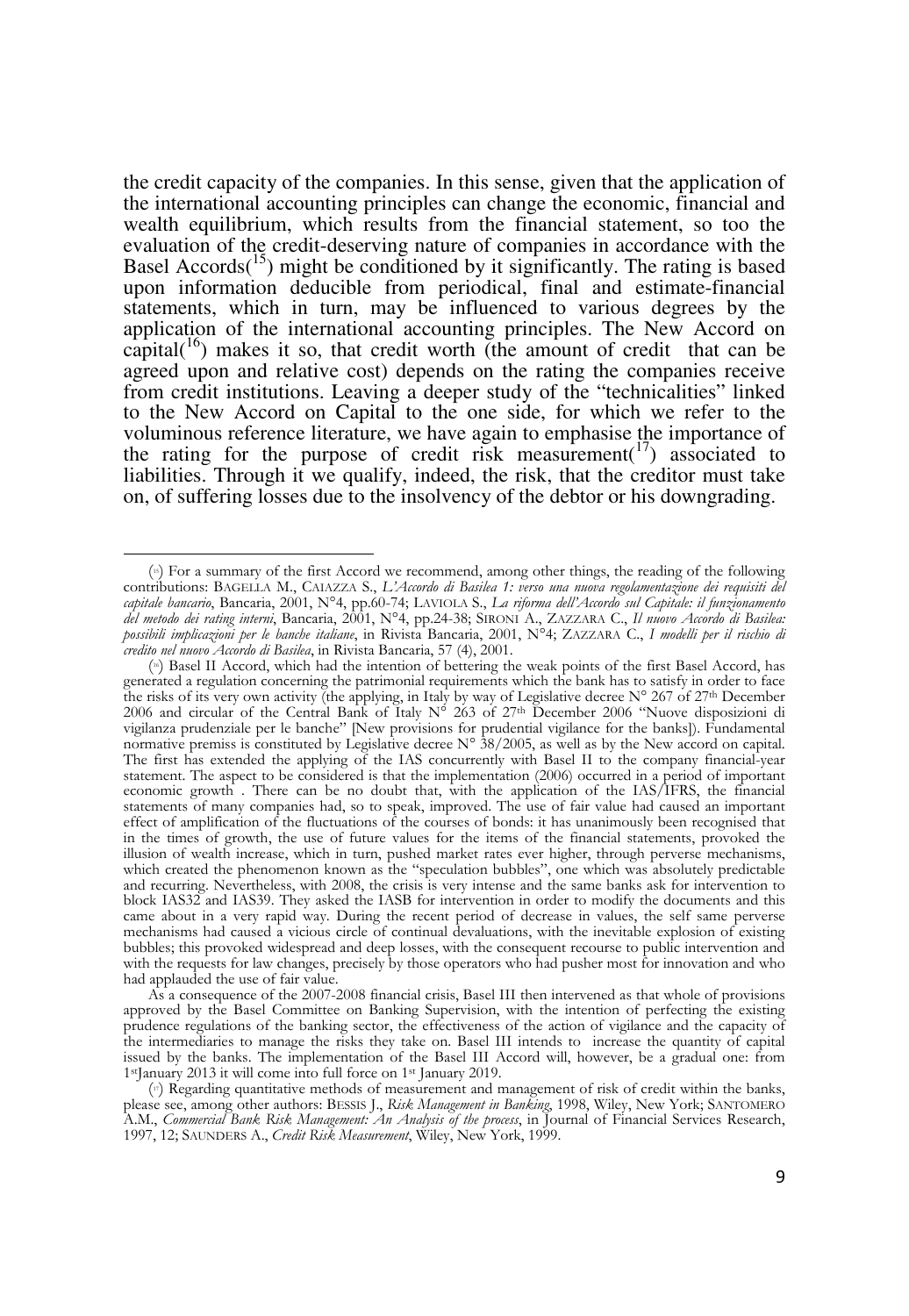#### **3. Conclusions**

To conclude these brief remarks, we may observe that the last financial crises were principally due to unscrupulous behaviour of financial operators, which caused fluctuating trends, in an abnormal way, of the course of bonds and shares. In particular, as regards shares, the variations which can be found in their exchange quotations have nothing to do with the value attributable to the company groups owned by the issuing societies. If the damage caused by the crisis limited itself to this, it would probably be considered surmountable, given that just the search for new risk capital by listed companies and, as has been mentioned, the possibilities of favourably issuing new debenture loans would be temporarily compromised. As has been witnessed though, a series of concomitant causes may provoke economic and financial imbalance, even within healthy companies.

Is there a remedy that may prevent the reoccurrence of crises of this kind? At a company level, surely not: only the governors of complex macroeconomic systems may intervene, though we do not know how. Whoever decides to move enormous amounts of capital, aiming for short-term and very short-term profit is pushed exclusively by predictions of increases or decreases of market-rates (of whatever type, however), even after few hours, or even minutes, without absolutely considering the reasons of such predictions.

Financial operations are more and more like games of chance: we never ask ourselves why the roulette ball will probably land on the black, rather than on the red; the important thing is that it goes there. Whoever plays on the rise or fall of stock exchange rates, does not consider the capital share of companies that produce, whose successes or failures are the fruit of the joint work of people, of bright intuitions of technicians and researchers, of the courage of those who have accepted the challenges of those activities; no, market-rates are numbers which appear on video monitors forever connected, 24 hours a day every day, with the main stock exchanges of the world. Everything depends on predicting if in the following hours, these numbers go up or go down in absolute value, the rest does not matter. But, if this is how it works, why do the operators give so much importance to the judgements, sometimes unreliable ones, that the ratings agencies attribute to values that are inferred (we believe) from the financial statements of companies? It is easy: because they predict that such judgements, reliable or not, will nevertheless have an effect on the trends of the stocks involved.

A final consideration: maybe all this is the consequence of a long cultural process, which, in recent decades, has penetrated academic environments, the Italian one as well, spreading therefore throughout various environments. The development of economic analysis through mathematical models has pushed scholars to "become fond" of such tools, gradually becoming more and more complex, till they give them a meaning of their own, far from that instrumental one, sometimes even removed from the economic reality to which they refer.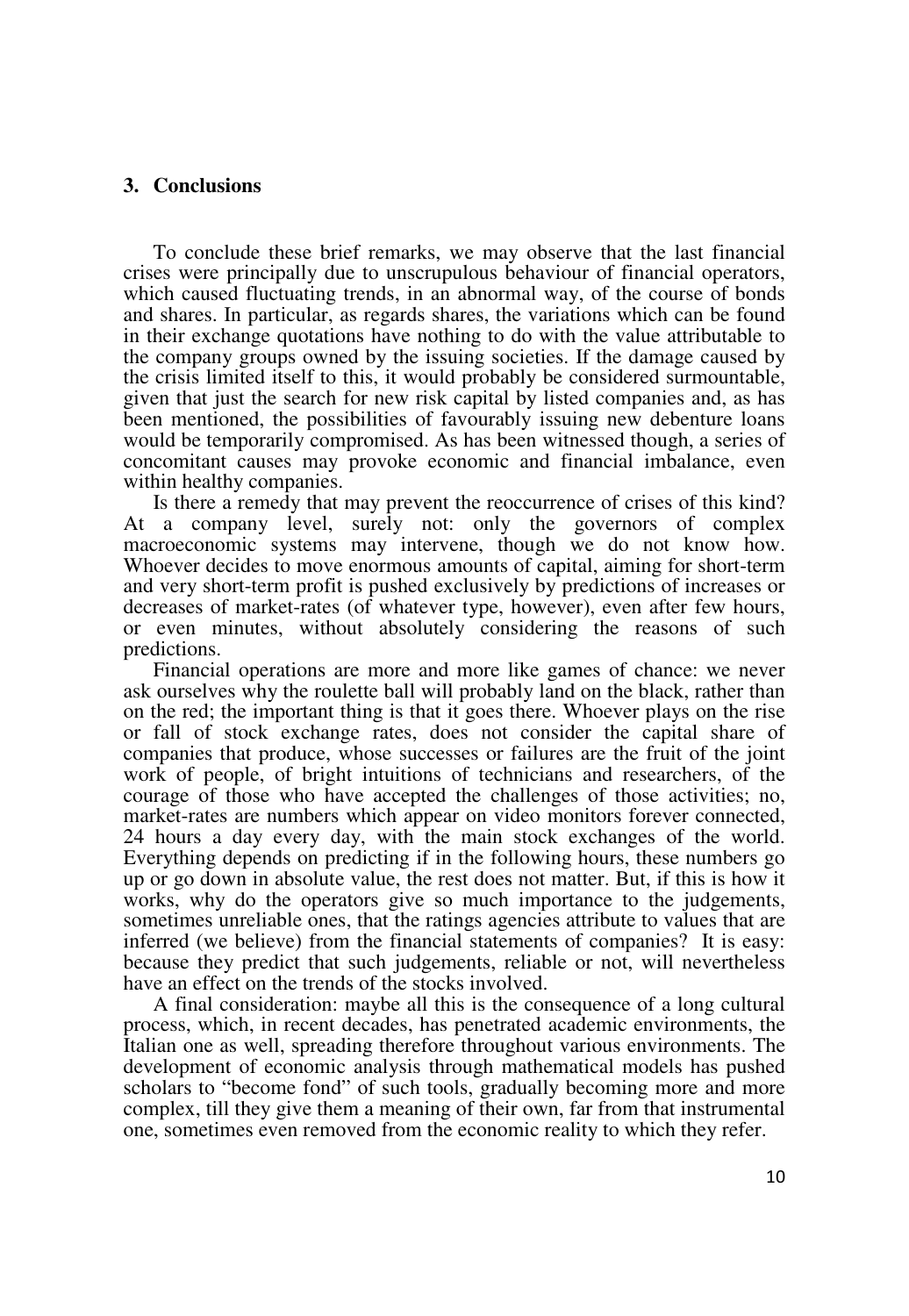In the companies context, then, they moved more and more away from the concept of "income", particularly from the "realised income" concept, privileging the financial aspect of cash flow generated, or, what is even worse, only probable; but there is more: the "company" phenomenon, which guided studies in continental Europe and especially in Italy, is at times forgotten, in the wake of Anglo-American culture, in which it remains unknown. Abandoning the concept of 'company', in order to substitute it with that of 'business', is not just a question of terminology: our Masters have taught us that the company is a living organism, a system which is fit to last in time and that its operations, its results, are to be interpreted in this light. A 'business', instead, stays just as it is, should it last but a day, and consists of a capital investment, with later rapid disinvestment.

There we have it, all this, seen at world level, or at least throughout the West, it may have contributed to the spread of practices, which, even if criticised and condemned, remain, resisting even financial catastrophes, maybe because whoever causes such catastrophes is often not the same player who suffers their consequences.

STEFANIA VIGNINI *Ricercatore confermato di Economia Aziendale*  Università di Bologna, Facoltà di Economia

## **Bibliography**

BAGELLA M., CAIAZZA S., *L'Accordo di Basilea 1: verso una nuova regolamentazione dei requisiti del capitale bancario*, in Rivista Bancaria, 2001, N° 4, pp.60-74.

BESSIS J., *Risk Management in Banking*, 1998, Wiley, New York.

CAPODAGLIO G.- SANTI M .- TOZZI I., (2011), *The introduction of International accounting standards in the Italian small and medium sized entities*, Economic Research, N° 2, June 2001, pp.126-136.

CAPODAGLIO G., *La crisi finanziaria e l'impero dei "valutatori"*, in Rivista Italiana di Ragioneria e di Economia Aziendale, settembre-ottobre 2011, pp.1- 6.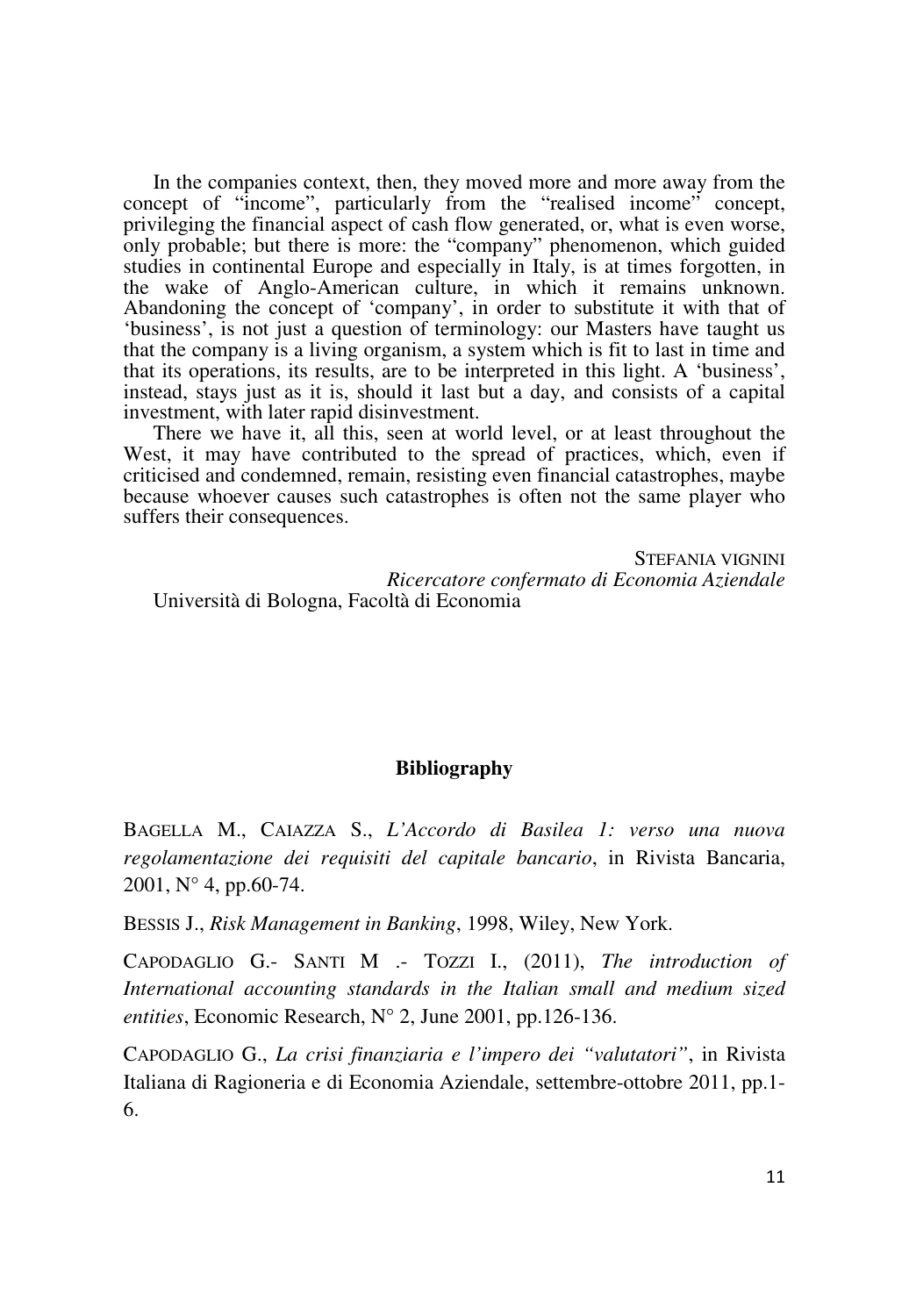CAPODAGLIO G., *I Principi contabili in Italia e le loro prospettive future*, in CAPODAGLIO G., BALDARELLI M.G. (a cura di), *L'armonizzazione dei Principi Contabili in Europa. Allargamento dell'U.E. e confronto internazionale*, RIREA, Rome, 2003.

CAPODAGLIO G., SEMPRINI L., VIGNINI S., (2011), *I sistemi contabili*, in CAPODAGLIO G. (a cura di), *Principi contabili e di bilancio*, RIREA, Rome, pp.17-61.

DI PIETRA R., *Governo aziendale e standard contabili internazionali*, Cedam, Padua, 2005.

LAVIOLA S., *La riforma dell'Accordo sul Capitale: il funzionamento del metodo dei rating interni*, in Rivista Bancaria, 2001, N° 4, pp.24-38.

MARCHI L., *L'impatto dell'adozione degli IAS/IFRS sull'informazione di bilancio delle imprese italiane: dal costo al fair value*, in *Il bilancio di esercizio e i principi contabili internazionali: premesse teoriche e problemi applicativi*, Bergamo University Press, 2009.

MARINIELLO L.F., *L'applicazione degli IFRS e la performance d'impresa*, in Rivista dei Dottori Commercialisti, N° 3, 2004, pp.489-514.

MECHELLI A., *Accounting Harmonization and Compliance in Applying IASB Standards: An Empirical Survey about the First Time Adoption of IAS 7 by Italian Listed Groups*, in Accounting in Europe, Vol. 6, 2009, pp.231-270.

PAVAN A., PAGLIETTI P., *La Value Relevance dell'informativa di bilancio: dai principi contabili italiani agli standard contabili internazionali*, in Rivista Italiana di Ragioneria e di Economia Aziendale, February 2011, p.21.

QUAGLI A., AVALLONE F., *Fair Value or Cost Model? Drivers of Choice for IAS 40 in the Real Estate Industry*, in European Accounting Review, First Published on:  $29<sup>th</sup>$  June 2010, pp.461-493.

REIS, R.F. AND STOCKEN, P.C., *Strategic consequences of Historical cost and fair value measurements*, Contemporary Accounting Research, 2007, 24 (2), pp.557-584.

SANTOMERO A.M., *Commercial Bank Risk Management: An Analysis of the process*, in Journal of Financial Services Research, 1997, 12.